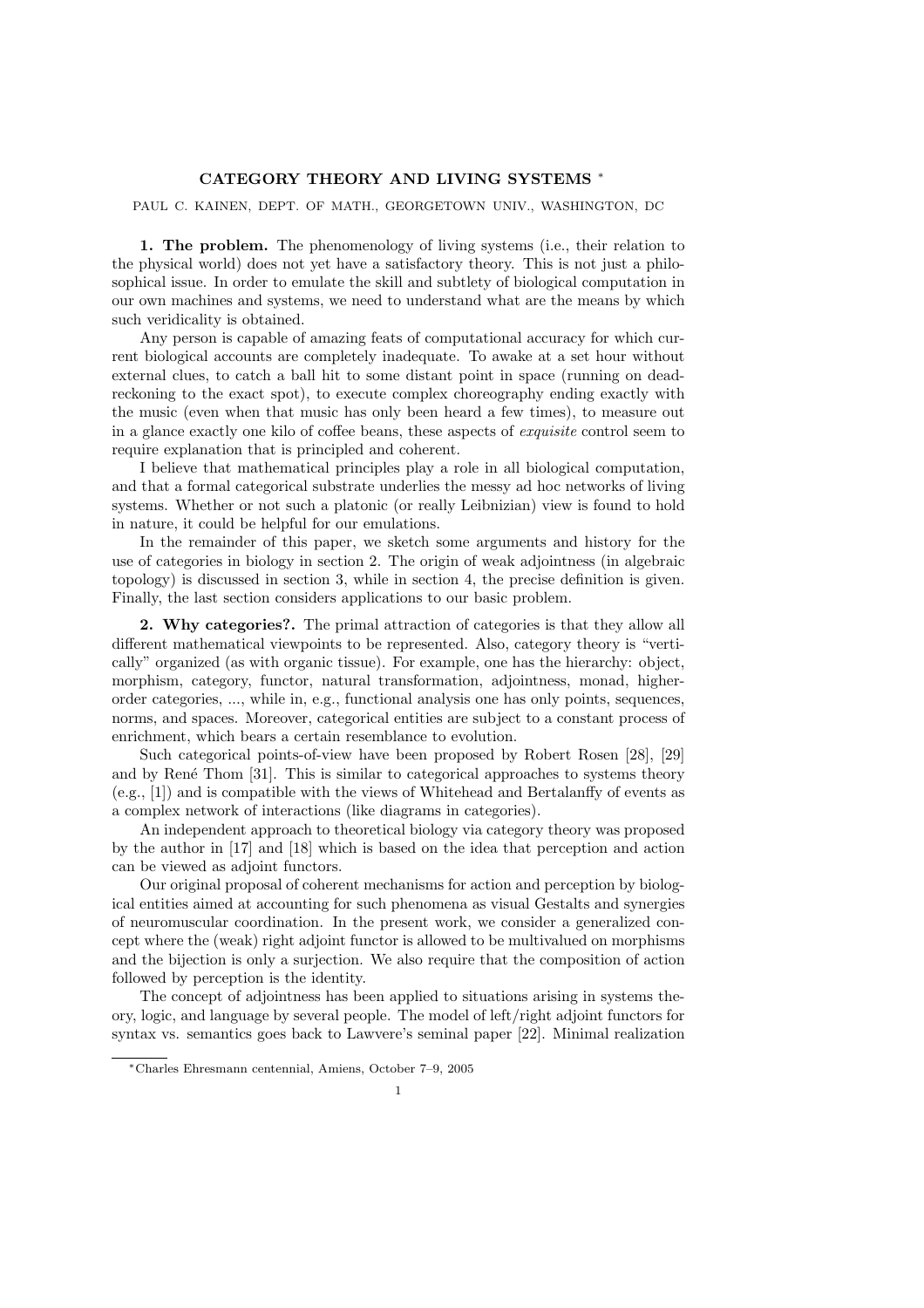vs. behavior as a left/right adjoint pair was considered by Goguen [11], [12] and is cited in Mac Lane [24, p. 87]. More recently, the weak adjointness considered below was applied to typed graphs by Banach and Coradini [6]. Arbib and Manes [1] have an interesting interpretation of adjointness in terms of the reversal of time.

For additional work on applications of category theory to systems and biology, see also  $[10]$ ,  $[4]$ ,  $[13]$ ,  $[20]$ ,  $[21]$ , and  $[25]$ . Ehresmann and Vanbremeersch  $[8]$ , in a series of papers, have substantially enlarged the categorical framework with a detailed and interesting model of how temporal difference play a key role in biological systems; see, e.g., [9].

Zeeman [33] used homology as a rough model of visual perception. In [14] the author generalized adjointness so that homology has a "weak" right adjoint.

3. Origin in algebraic topology. To solve problems regarding generalized homology theory and the realization of commutative diagrams [15], [16], we introduced weak adjointness [14]. As an example, for fixed positive integer  $n$  the Eilenberg-Mac Lane space  $K(G, n)$  which is the space with a single non-vanishing homotopy group G in dimension n [30, p. 424] is a weak right adjoint to n-dimensional homology.

The universal coefficient theorem of algebraic topology states that there is a natural short exact sequence, ending in an epimorphism from  $H<sup>n</sup>(X;G)$ , the *n*-th cohomology group with coefficients in G, to hom $(H_n(X), G)$  [30, p. 243]. But there is a natural equivalence of bifunctors [30, p. 428]

$$
[X, K(G, n)] \stackrel{\cong}{\longrightarrow} H^n(X; G)
$$

Putting them together one obtains a natural epimorphism

$$
[X, K(G, n)] \to \hom(H_n(X), G)
$$

which sends any homotopy class  $[f]$  to  $f_*$ , the induced map in homology. This is an example of a weak adjointness which fits Mac Lane's "right adjoint, right inverse" situation [24, p. 129]; the composition  $H_n \circ K(-, n)$  is the identity on abelian groups.

4. Weak adjointness. The following development is from Kainen [14] where the notion of weak right adjoint was defined. A related notion appears in Maranda [26]. Seely also uses the term "weak adjointness" [27] but not in a related sense. Our notion of weak adjointness is to ordinary adjointness as a weak initial object is to an ordinary initial object - there is a factorization but it need not be unique.

Let  $\mathcal{B}, \mathcal{C}$  be a pair of small categories. Given a functor  $N : \mathcal{C} \to \mathcal{B}$  and a function X from  $Ob(\mathcal{B}) \to Ob(\mathcal{C})$ , there is a weak right adjunction  $\phi$  from X to N if for all object pairs  $C, B$ , there are surjections

$$
\phi_{C,B} : \mathcal{C}(C, XB) \to \mathcal{B}(NC, B)
$$

which are natural in the sense that for every  $\gamma : C' \to C$ , the following diagram commutes (where  $h^{\#}$  and  $h_{\#}$ , resp., mean precomposition and postcompositon by h).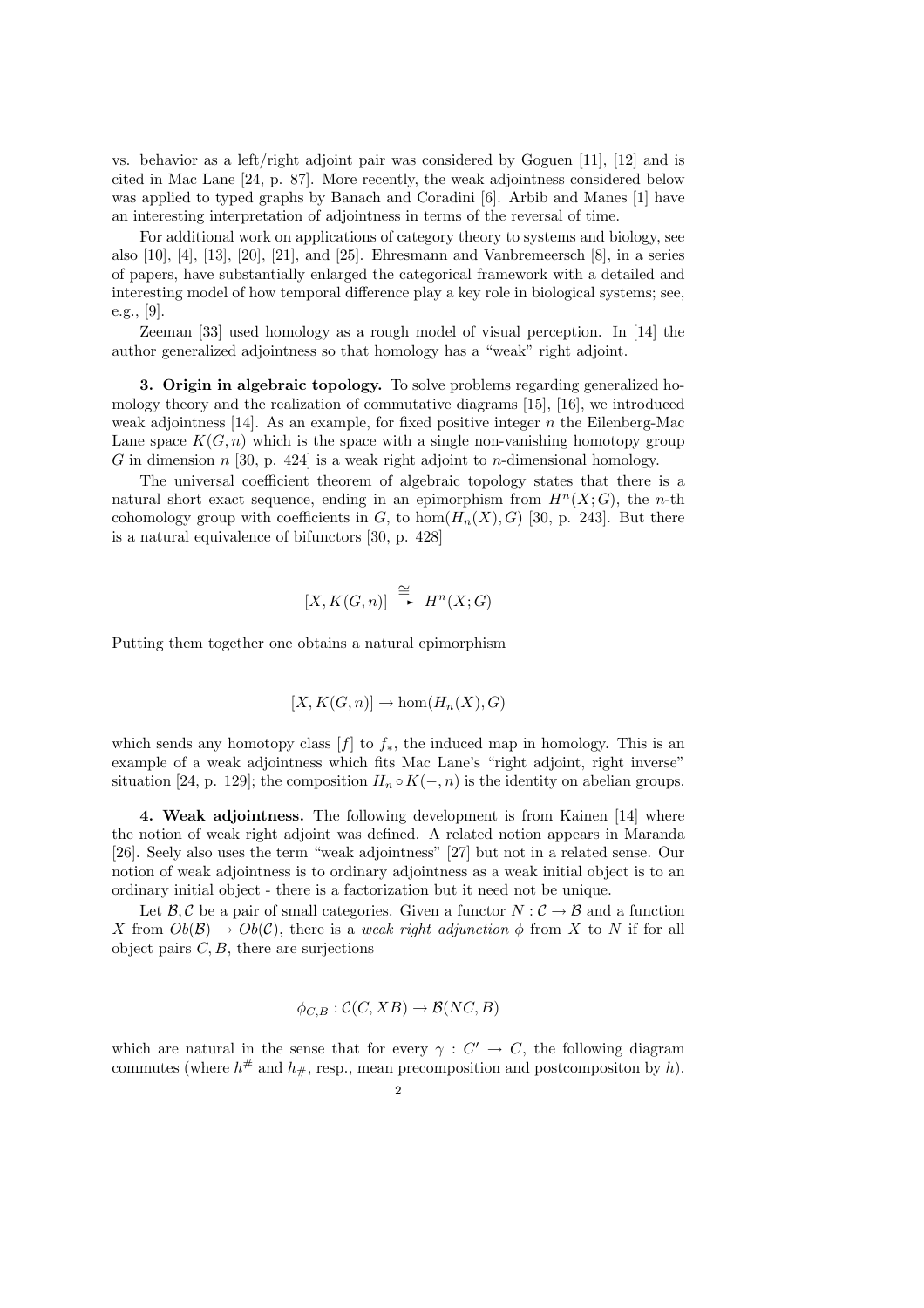$$
\mathcal{C}(C, XB) \xrightarrow{\phi_{C,B}} \mathcal{B}(NC, B)
$$
\n
$$
\begin{array}{c}\n\gamma^{\#} \\
\gamma^{\#} \\
\mathcal{C}(C', XB) \xrightarrow{\phi_{C',B}} \mathcal{B}(NC', B)\n\end{array}
$$

A quasifunctor [14]  $G : \mathcal{B} \to \mathcal{C}$  is a pair of functions  $G_0, G_1$  with  $G_0 : Ob(\mathcal{B}) \to$  $Ob(\mathcal{C})$  and  $G_1$  is a function from morphisms in  $\mathcal B$  to nonempty subsets of morphisms in  $C$  between the corresponding objects such that the two obvious properties hold with respect to composition. Namely, if  $k : B'' \to B'$  and  $c : B' \to B$ , then for all  $\gamma \in G_1(c)$ and all  $\kappa \in G_1(k)$ ,  $\gamma \kappa \in G_1(ck)$  (the composition property) and  $1_{G_0(C)} \in G_1(1_C)$ .

If there is a weak right adjoint from an object function  $G_0$  to a functor  $F$ , then there is a unique maximal extension of  $G_0$  to a quasi-functor. For every  $\beta: B \to B'$ , let  $G_1(\beta)$  consist of the family of all morphisms  $\gamma: G_0(B) \to G_0(B')$  such that the following diagram commutes:

$$
\mathcal{C}(C, G_0(B)) \xrightarrow{\phi_{C,B}} \mathcal{B}(FC, B)
$$
\n
$$
\downarrow \gamma_{\#} \qquad \qquad \downarrow \beta_{\#}
$$
\n
$$
\mathcal{C}(C, G_0(B')) \xrightarrow{\phi_{C,B'}} \mathcal{B}(FC, B')
$$

Then  $G_1$  is the required extension of  $G_0$  to a quasi-functor. This idea is used in Mac Lane as well [24, p. 81, Thm 2 (ii)], but there the quasi-functor is an actual functor since, for ordinary adjointness, there is a unique arrow which makes the square commute. But in the case of weak adjointness, as noted in [26], [14], a natural epimorphism is sufficient to guarantee a nonempty set of morphisms and, hence, to define a quasi-functor.

5. Application to perception and action. Let  $\beta$  and  $\beta$  denote small categories, and assume we are given a functor  $N : \mathcal{C} \to \mathcal{B}$ . Suppose C has coproducts and N preserves them. Moreover, let us further assume that the following "solution set" condition holds: For each B in  $Ob(\mathcal{B})$  there exists  $Sol(B) \subset Ob(\mathcal{C})$  such that if  $\beta: NC \to B$ , then  $\beta = \gamma \circ N(\alpha)$ , where  $\alpha: C \to C'$  for some  $C' \in Sol(B)$  and  $\gamma: NC' \to B$ . Then by Theorem 2.1 of [14] there is a weak right adjoint X to N.

We shall assume that these conditions do hold, thinking of  $N$  as the endogenous functor (corresponding to perception) and  $X$  as exogenous (corresponding to action). Since  $X$  is only a quasi-functor, it is multi-valued on morphisms. We interpret this as a non-uniqueness for biological action.

Finally, we also assume that  $NX = 1$ , which implies N is full and X is faithful.

A Gestalt is the holistic perception of a complex visual relationship as in the sudden realization that a low-resolution black-and-white image represents a Dalmatian dog in dappled shade. Dual to this is the notion of synergy (Bernstein [5]) which refers to a complex neuromuscular act involving the simultaneous modulation of muscle tension and joint-angles in order to carry out a physiological task - as in reaching for and grasping a glass of water or signing one's name.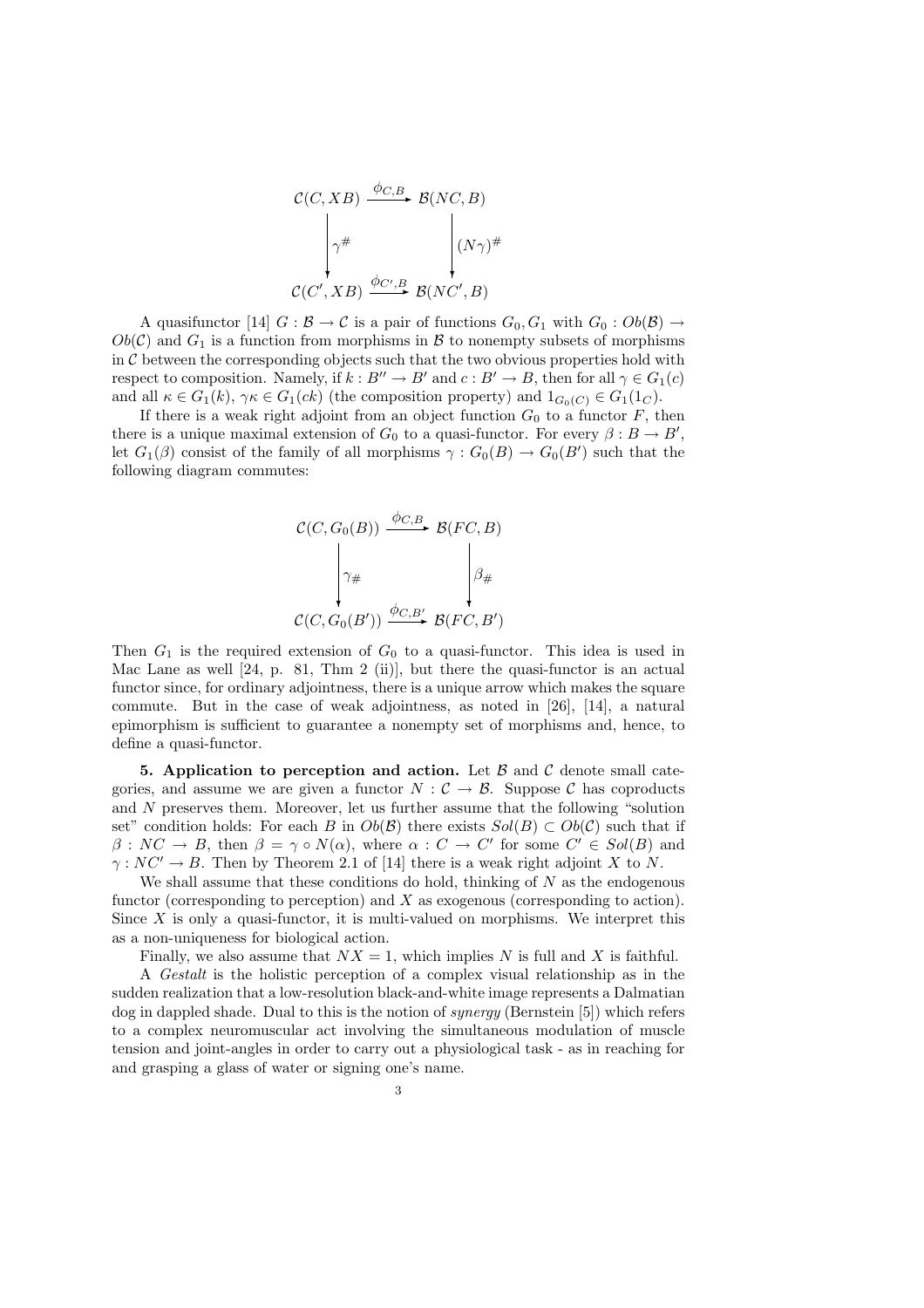If N is perception, then one may regard the preservation of colimits as the anticipation of consequences - cf. [8], [7]. We proposed that Gestalts amount to the formation of colimits [17] and, in [18], that the formation of synergies is a limit process.

In  $[14]$ , we showed that if N preserves weak colimits, then the natural epimorphism  $\phi_{C,B} : \mathcal{C}(C, XB) \to \mathcal{B}(NC, B)$  induces an epimorphism

$$
\phi_{\delta,B} : [\delta, XB] \to [N\delta, B],
$$

where  $\left[ , \right]$  denotes the family of natural transformations from one diagram to another, both on the same underlying scheme, where in this case the second diagram is the constant diagram, provided that the diagram  $\delta$  has a weak colimit. We interpret this as showing that for any such physical diagram  $\delta$  and any biological "goal" B, the diagram is related to the corresponding action  $XB$  in such a way that the perceived diagram relates to the goal.

If the diagram is suitably restricted (e.g., to a family of arrows with a common target), then a dual result holds: Given any diagram  $\delta$  in  $\mathcal{B}$ , a physical object C, and a natural transformation from the constant diagram  $NC$  to  $\delta$ , there is a natural transformation from C to any of the realizations of  $X\delta$  (i.e., any selection of morphisms from the nonempty sets to form a diagram in  $\mathcal{C}$ ) which corresponds to it under  $\phi$ . That is, there is an epimorphism

$$
\phi_{C,\delta} : [C, X\delta] \to [NC, \delta],
$$

which we interpret as the realization of intent by action.

Lawvere [23] and Tierney [32] have considered the application of categories to physics, where they have used the notion of topos. Using enriched categories and extending strict adjointness from a physical context, we hope for a synthesis with their approach in future work.

In addition, some interesting questions arise in regard to diagram realization when the categories are groupoids (i.e., every morphism is invertible); see [19]. This would correspond to a substrate (quantum?) where the elementary operations are invertible. Non-uniqueness of the weak adjoints could then arise through the failure of coherence in the quantum computation.

## REFERENCES

- [1] Arbib, M. A. & Manes, E. G., Time-varying systems, in Category Theory for Compuation and Control (Proc. of the 1st International Symp., U. Mass., Amherst, 1974, E. G. Manes, Ed.), 1974, pp. 106–112.
- [2] Baez, J. & Dolan, J., 2001, From Finite Sets to Feynman Diagrams: Mathematics Unlimited – 2001 and Beyond, Berlin: Springer, 29-50.
- [3] Baianu, I. C., Computer Models and Automata Theory in Biology and Medicine, Mathematical modeling 7 (1986) 1513–1537 (also at cogprints.org).
- [4] Baianu, I. C. & Scripcariu, D. On adjoint dynamical systems, Bull. Math. Biology 35 (1973) 475–486.
- [5] N. Bernstein, The Coordination and Regulation of Movements Pergamon Press: Oxford, 1967.
- [6] Banach, R. & Corradini, A., Abstract diagrams and an opfibration account of typed graph transformation, 1999, www.cs.man.ac.uk/ banach/some.pubs/Abs.Diag.Op.Ty.Gr.Tr.pdf